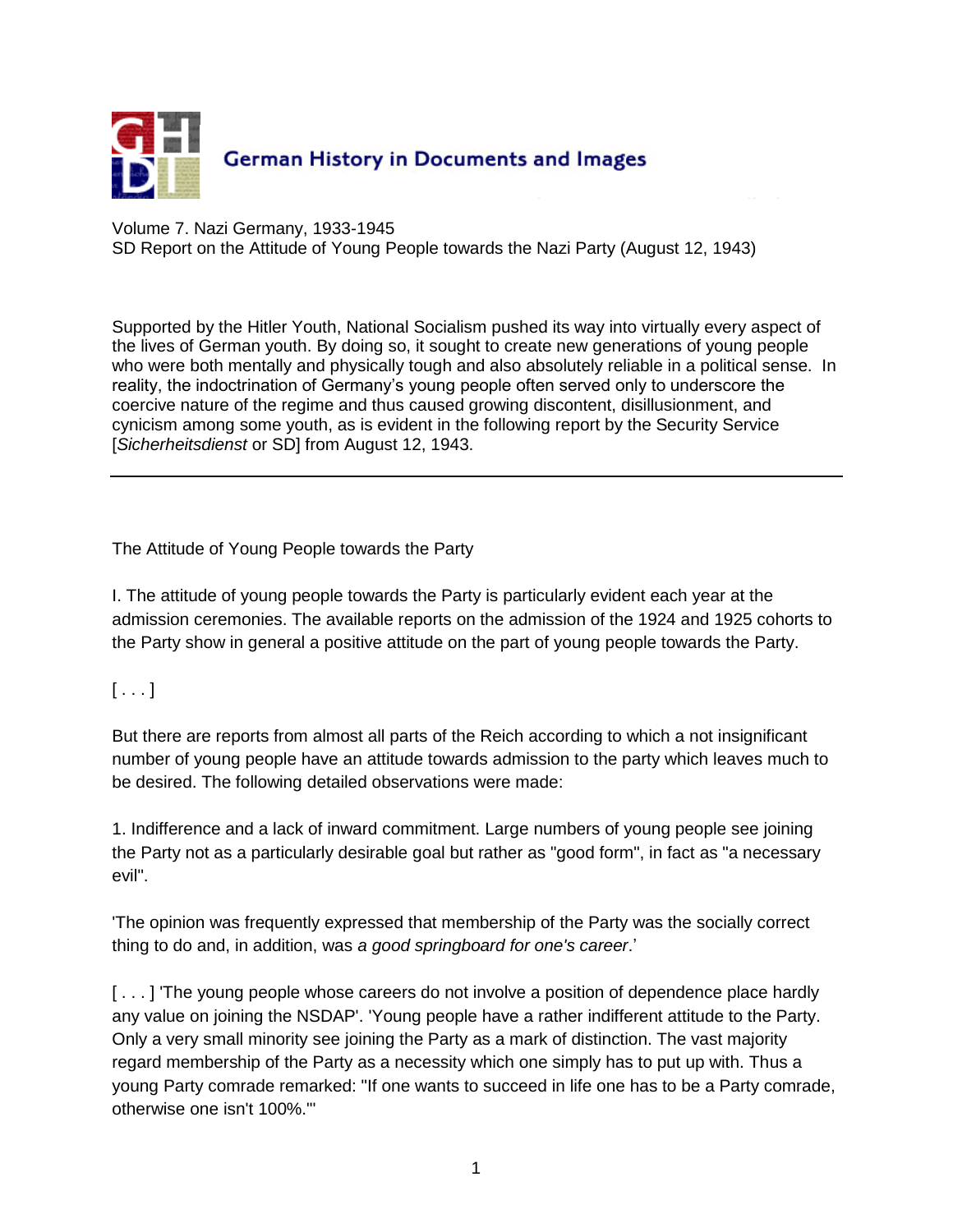'Many young people believe that they absolutely have to be part of the adult world. The comments of an 18 year old that as a Party comrade one had to be admitted to everything and to be able to make a judgment about everything express the attitude of many young people. Occasionally, young people welcome admission to the Party because then "they were at last free of HJ service"; they hoped the Party would not make so many demands on them.' [ . . . ] 'A characteristic remark by young people is: "I don't care in the least whether I'm admitted to the Party or not; it's all rubbish"'.

Many reports note that the lack of interest in the Party contrasts with a much greater interest in the *Wehrmacht.*

'Most boys and girls have not the slightest interest in becoming a member of the NSDAP. All attempts by the relevant authorities to get them involved have been in vain. For the boys it's the *Wehrmacht* which is now the thing not the Party.'

'The example is given that now many young people want to become officers because officers are an attractive role model, a desirable goal. The tasks which the block leader and the local branch leader have to carry out in their fields have little attraction for young people; clearly there is nothing which attracts them "to be in on the action" here in the way that a young man wants to be "in on the action" as a member of an elite military unit or a successful football team.'

## $[\ldots]$

Summing up, *the majority* of the members of the 1924 and 1925 cohorts are *positively* disposed towards admission to the Party. But the number of young people who are indifferent or opposed to admission is so great that it should not be overlooked [!] [ . . . ]

II. The reports refer frequently to the fact that a large part of the reason for this attitude of a section of young people is not the fault of the young people themselves.

1. The young people who are now in the HJ experience the Party as a historical fact. They are no longer bound to it by the experience of struggle which would make clear to them that the Party has fought for this state and so has acquired the right to place demands on this state and its people and to demand the right to set the ideological agenda. For many of these young people the Führer is not the representative of the Party but in the first instance the leader of the state and above all Supreme Commander of the *Wehrmacht*. Thus they have no inhibitions about approaching the Party in a critical frame of mind just like any other state institution. *They lack an organically developed relationship of loyalty to the Party* which formed the basis of the old Party comrades' actions. These [party comrades] also saw faults in the Party but nevertheless remained loyal followers. But these young people use the alleged mistakes and flaws of the Party to turn their back on it.